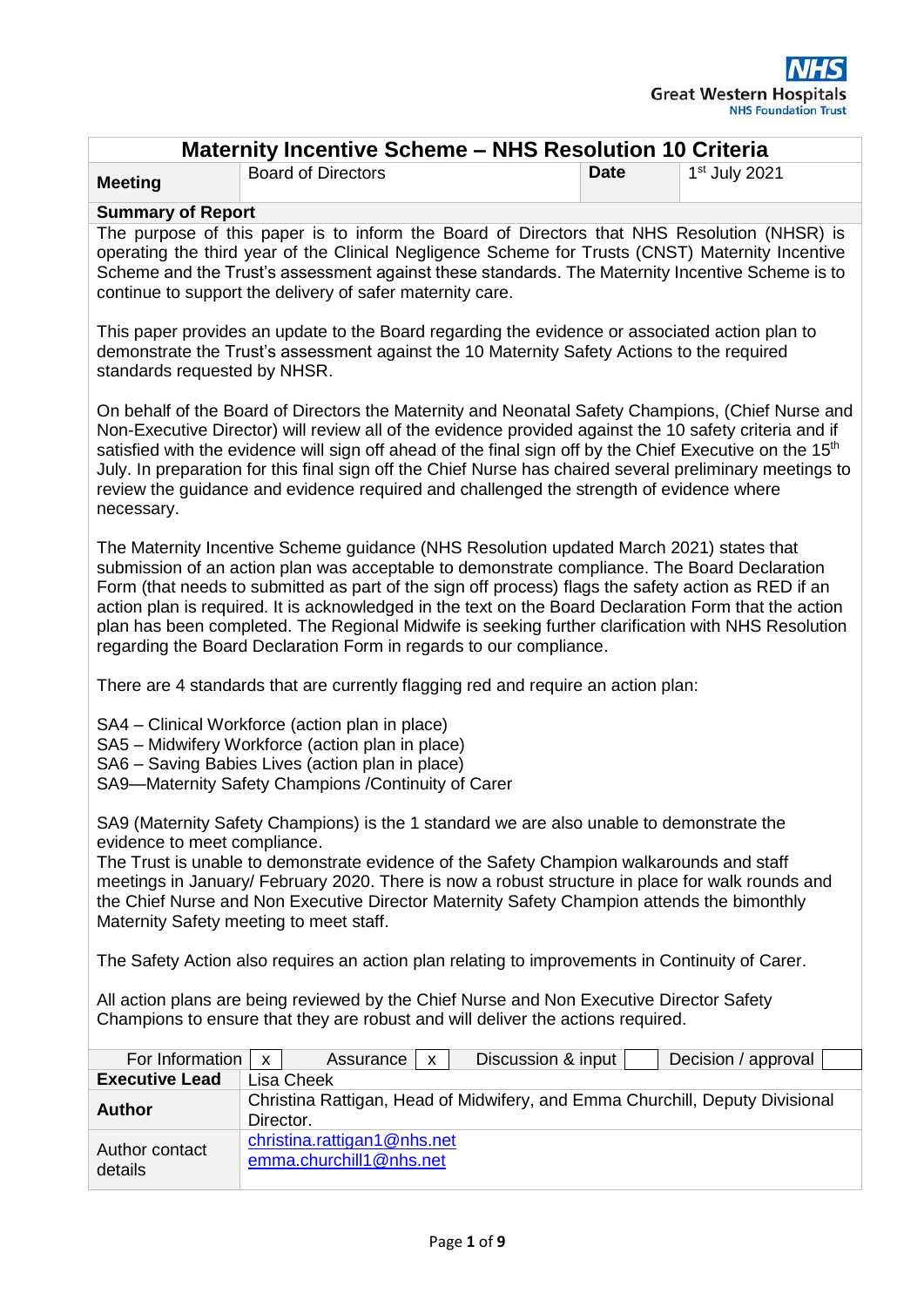| Risk Implications - Link to Assurance Framework or Trust Risk Register     |                     |                                                                                                                           |   |        |                  |            |          |                 |   |
|----------------------------------------------------------------------------|---------------------|---------------------------------------------------------------------------------------------------------------------------|---|--------|------------------|------------|----------|-----------------|---|
| Risk(s)<br>Ref                                                             | Risk(s) Description |                                                                                                                           |   |        | Risk(s)<br>Score |            |          |                 |   |
|                                                                            |                     |                                                                                                                           |   |        |                  |            |          |                 |   |
| Legal /<br><b>Regulatory /</b><br><b>Reputation</b><br><b>Implications</b> |                     | CQC<br>Ockendon recommendations.<br>Regulatory implications associated with non- achievement of CNST 10 safety<br>actions |   |        |                  |            |          |                 |   |
|                                                                            |                     | <b>Link to relevant CQC Domain</b>                                                                                        |   |        |                  |            |          |                 |   |
| Safe                                                                       | $\mathsf{x}$        | Effective                                                                                                                 | x | Caring | X                | Responsive | <b>X</b> | <b>Well Led</b> | X |
| <b>Link to relevant</b><br>Trust<br><b>Commitment</b>                      |                     | <b>Consultations / other committee views</b>                                                                              |   |        |                  |            |          |                 |   |

# **Recommendations / Decision Required**

The Board is asked to

- (a) note the compliance status in regard to Clinical Negligence Scheme for Trusts (CNST) Maternity Incentive Scheme.
- (b) to delegate authority to the Chief Executive to sign off the final submission before the deadline of 15 July 2021.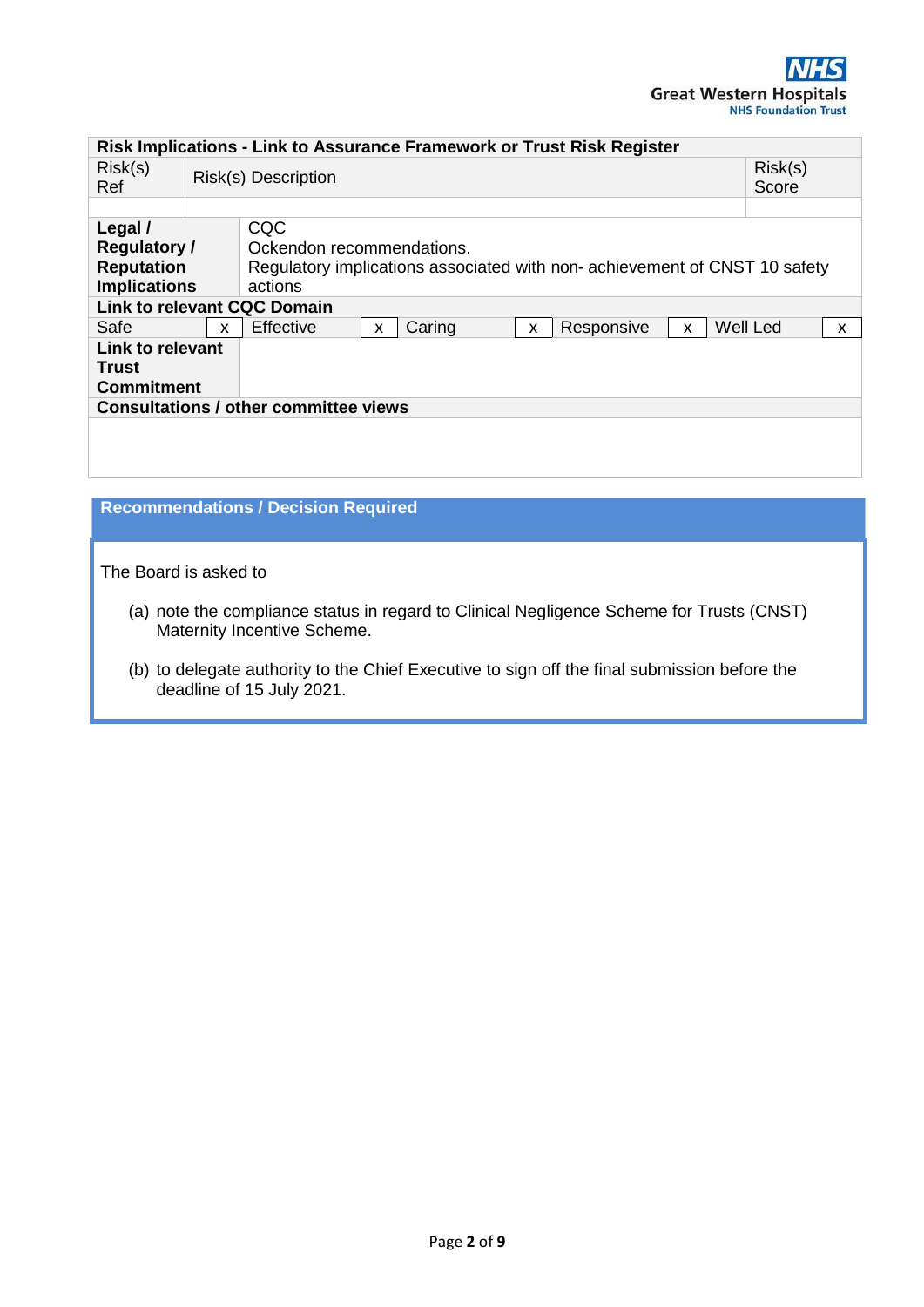## **Background**

NHS Resolution (NHSR) is operating a third year of the maternity Clinical Negligence Scheme for Trusts (CNST) incentive scheme to continue to support the delivery of safer maternity care. The scheme aims to incentivise the following 10 maternity safety actions:

|     | <b>Maternity CNST Safety Action Criteria</b>                                                                                                                                          |
|-----|---------------------------------------------------------------------------------------------------------------------------------------------------------------------------------------|
| 1.  | Are you using the National Perinatal Mortality Review Tool to review perinatal deaths to the required standard?                                                                       |
| 2.  | Are you submitting data to the Maternity Services Data Set to the required standard?                                                                                                  |
| 3.  | Can you demonstrate that you have transitional care services to support Avoiding Term Admissions Into Neonatal Units programme?                                                       |
| 4.  | Can you demonstrate an effective system of medical workforce planning to the required standard?                                                                                       |
| 5.  | Can you demonstrate an effective system of midwifery workforce planning to the required standard?                                                                                     |
| 6.  | Can you demonstrate compliance with all four elements of the Saving Babies' Lives care bundle?                                                                                        |
| 7.  | Can you demonstrate that you have a patient feedback mechanism for maternity services and that you regularly act on feedback?                                                         |
| 8.  | Can you evidence that 90% of each maternity unit staff group have attended and 'in house' multi-professional maternity emergencies<br>training session within the last training year? |
| 9.  | Can you demonstrate that the trust safety champions (obstetrician and midwife) are meeting bimonthly with Board level champions to<br>escalate locally identified issues?             |
| 10. | Have you reported 100% of qualifying 2018/19 incidents under NHS Resolution's Early Notification scheme?                                                                              |

To achieve eligibility for payment under the scheme, Maternity Services must submit a completed 'Board Declaration Form' to NHSR by 12 noon on Thursday  $15<sup>th</sup>$  July 2021 and must comply with the following conditions:

- 1. Trusts must achieve all 10 Maternity Safety Actions as stated above.
- 2. The 'Board Declaration Form' must be signed and dated by the Trust Chief Executive confirming the following:
	- $\Box$  The Board are satisfied that the evidence provided to demonstrate achievement of the 10 Maternity Safety Actions meets the required standard as set by NHSR.
	- $\Box$  The content of the 'Board Declaration Form' has been discussed with the commissioners of the Trust's Maternity Services.
	- $\Box$  The Board must give their permission to the Chief Executive to sign the 'Board Declaration Form' prior to submission to NHSR.

The guidance from NHS Resolution (Updated March 2021) 'Maternity Incentive Scheme – year three' sets out the technical guidance and evidence required to achieve compliance.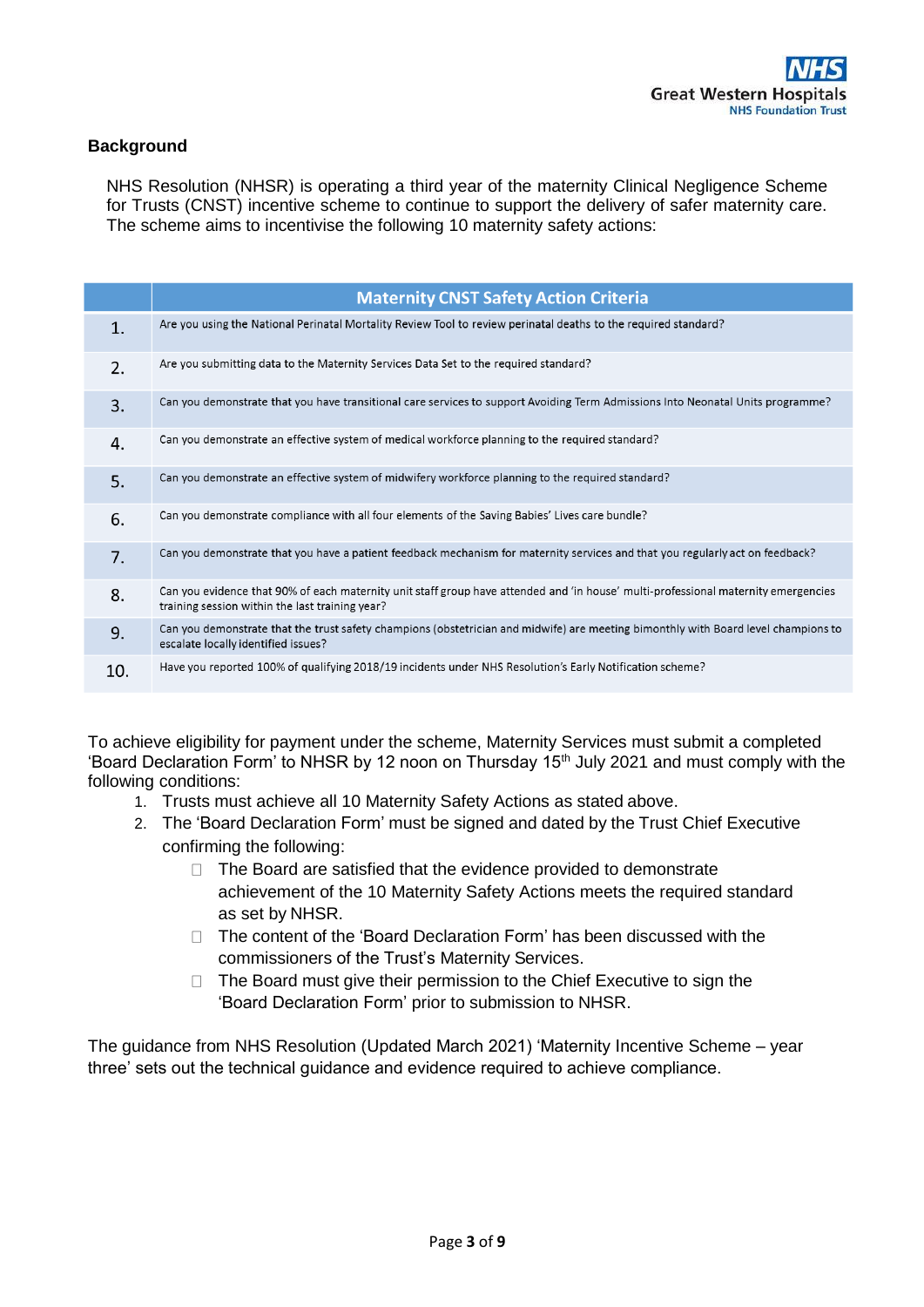### **Progress report from Maternity Services**

### **Safety Action 1: Are you using the PMRT to review perinatal deaths to the required standard?**

*Reporting full compliance with evidence uploaded.* 

Maternity Services can confirm that the PMRT is used and compliance is monitored through Maternity Governance meeting and reported quarterly to the Quality and Governance Committee.

### **Safety Action Detail**

a) i. All perinatal deaths eligible to be notified to MBRRACE-UK from Monday 11th January 2021 onwards must be notified to MBRRACE-UK within seven working days and the surveillance information where required must be completed within four months of the death.

a) ii. A review using the Perinatal Mortality Review Tool (PMRT) of 95% of all deaths of babies, suitable for review using the PMRT, from Friday 20 December 2019 to 15th March 2021 will have been started before 15th July 2021

b) i. At least 50% of all deaths of babies (suitable for review using the PMRT) who were born and died in your Trust, including home births, from Friday 20 December 2019 to Monday 15th March 2021 will have been reviewed using the PMRT, by a multidisciplinary review team. Each review will have been completed to the point that at least a PMRT draft report has been generated by the tool before 15th July 2021

c) For 95% of all deaths of babies who were born and died in your Trust from Friday 20 December 2019, the parents will have been told that a review of their baby's death will take place, and that the parents' perspectives and any concerns they have about their care and that of their baby have been sought. This includes any home births where care was provided by your Trust staff and the baby died. If delays in completing reviews are anticipated parents should be advised that this is the case and be given a timetable for likely completion. Trust should ensure that contact with the families continues during any delay and make an early assessment of whether any questions they have can be addressed before a full review has been completed; this is especially important if there are any factors which may have a bearing on future pregnancy. In the absence of a bereavement lead ensure that someone takes responsbility for maintaining contact and these actions

d) i. Quarterly reports will have been submitted to the Trust Board from Thursday 1 October 2020 onwards that include details of all deaths reviewed and consequent action plans. The quarterly reports should be discussed with the Trust maternity safety champion.

### **Safety Action 2: Are you submitting data to the Maternity Services Data Set (MSDS) to the required standard?**

*Reporting full compliance with evidence uploaded.* 

Maternity Services are submitting the data set to the required standard and evidence uploaded.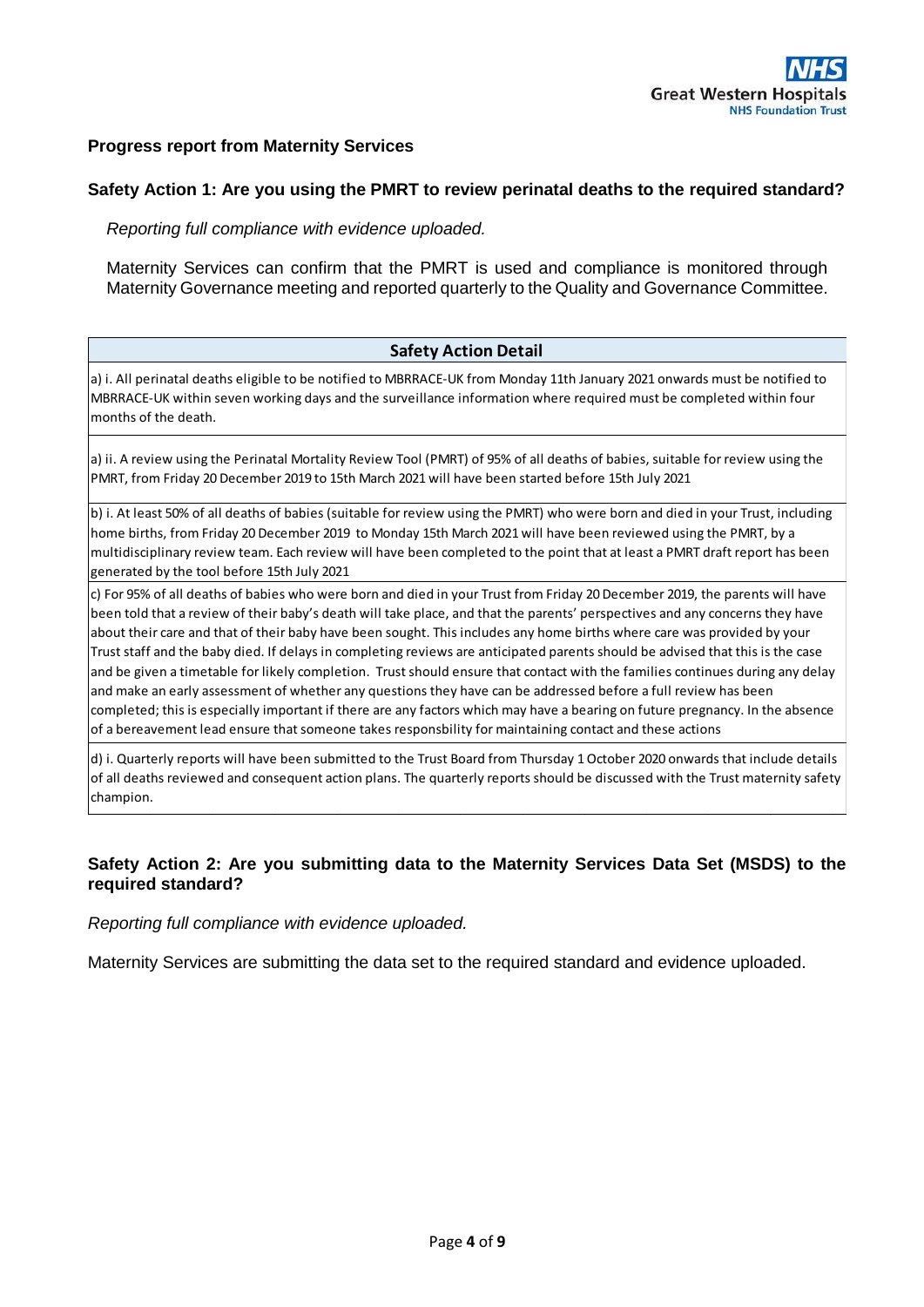### **Safety Action Detail**

1. At least two people registered to submit MSDS data to SDCS Cloud and still working in the Trust on Saturday 31 October 2020.

2. MSDSv2 webinar attended by at least one colleague from each Trust in January/February 2020 (complete – all Trusts attended).

3. Trust Boards to confirm to NHS Resolution that they have fully conformed with the MSDSv2 Information Standards Notice, DCB1513 And 10/2018, which was expected for April 2019 data or that a locally funded plan is in place to do this, and agreed with the maternity safety champion and the LMS. This should include submission of the relevant clinical coding in MSDSv2 in SNOWMED-CT

4. Made a submission relating to August 2020 - December 2020 data, submitted to deadlines October 2020 - February 2021.

5. December 2020 data included all following tables

MSD000 MSDS Header

- MSD001 Mother's Demographics
- MSD002 GP Practice Registration

MSD101 Pregnancy and Booking Details

MSD102 Maternity Care Plan

MSD201 Care Contact (Pregnancy)

MSD202 Care Activity (Pregnancy)

MSD301 Labour and Delivery

MSD302 Care Activity (Labour and Delivery)

MSD401 Baby's Demographics and Birth Details

MSD405 Care Activity (Baby)

MSD901 Staff Details

6. December 2020 data contained at least 90% of the deliveries recorded in Hospital Episode Statistics (unless reason understood). (MSD401)

7. December 2020 data contained at least as many women booked in the month as the number of deliveries submitted in the month (unless reason understood). (MSD101)

8. December 2020 data contained Estimated Date of Delivery for 95% of women booked in the month. (MSD101)

9. December 2020 data contained valid postcode for mother at booking in 95% of women booked in the month. (MSD001)

10. December 2020 data contained valid ethnic category (Mother) for at least 80% of women booked in the month. Not stated, missing and not known are not included as valid records for this assessment as they are only expected to be used in exceptional circumstances. (MSD001)

11. December 2020 data contained antenatal continuity of carer plan fields completed for 90% of women booked in the month. (MSD101/2)

12. December 2020 data contained antenatal personalised care plan fields completed for 90% of women booked in the month. (MSD101/2)

13. December 2020 data contained valid presentation at onset of delivery codes for 90% of births where this is applicable. (MSD401)

### **Safety Action 3: Can you demonstrate that you have transitional care services to support the recommendations made in the Avoiding Term Admissions into Neonatal units Programme?**

### *Reporting full compliance with evidence uploaded.*

The maternity and neonatal services have ensured there are appropriate pathways in place for admission in and out of the neonatal unit. The Trust has previously been recognised as an outstanding performer in the South West for reducing term admissions in the neonatal unit by reducing admission to a lower rate than the target performance.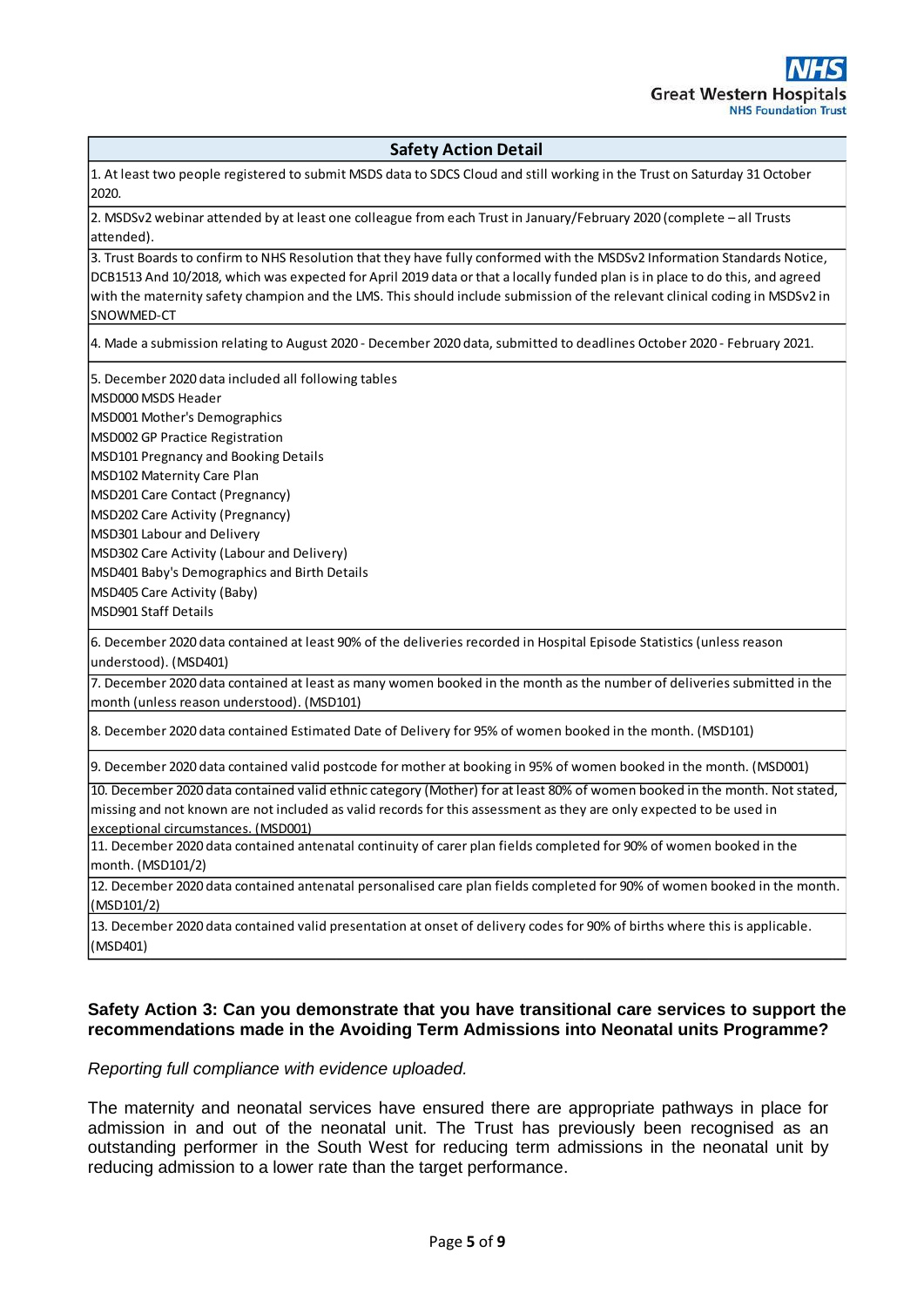#### **Safety Action Detail**

d) Commissioner returns for Healthcare Resource Groups (HRG) 4/XA04 activity as per Neonatal Critical Care Minimum Data Set (NCCMDS) version 2 have been shared, on request, with the Operational Delivery Network (ODN) and commissioner to inform a future regional approach to developing TC.

e) A review of term admissions to the neonatal unit and to TC during the Covid-19 period (Sunday 1 March 2020 – Monday 31 August 2020) is undertaken to identify the impact of:

• closures or reduced capacity of TC

• changes to parental access

• staff redeployment

• changes to postnatal visits leading to an increase in admissions including those for jaundice, weight loss and poor feeding.

f) An action plan to address local findings from Avoiding Term Admissions Into Neonatal units (ATAIN) reviews has been agreed with the neonatal safety champion and Board level champion.

g) Progress with the agreed ATAIN action plan has been shared with the neonatal safety champion and Board level champion.

### **Safety Action 4: Can you demonstrate an effective system of clinical\* workforce planning to the required standard?**

*This Safety Action requires an action plan in order to be able to demonstrate compliance.* 

There is a detailed action plan in place to achieve the work force standards for Anaesthetics, Neonatal Medicine and Neonatal Nursing. The action plans detail the work force gaps identified when compared national standards and there is close monitoring and mitigations in place to support the services whilst the workforce planning in on going.

| <b>Safety Action Detail</b>                                                                                                                                                                                                                                                                                                                                                                                                                                                                                                                                                                                                                                                                                                                                                                                                                                              |
|--------------------------------------------------------------------------------------------------------------------------------------------------------------------------------------------------------------------------------------------------------------------------------------------------------------------------------------------------------------------------------------------------------------------------------------------------------------------------------------------------------------------------------------------------------------------------------------------------------------------------------------------------------------------------------------------------------------------------------------------------------------------------------------------------------------------------------------------------------------------------|
| Anaesthetic - An action plan is in place and agreed at Trust board level to meet Anaesthesia Clincial Services Accreditation (ACSA) standards 1.7.2.5, 1.7.2.1 and 1.7.2.6<br>Anaesthetic 1: 1.7.2.5 : Where there are elective caesarean section lists there are dedicated obstetric, anaesthesia, theatre and midwifery staff.<br>A copy of rotas and lists showing dedicated theatre lists with a named consultant with no other clinical commitment should be provided. An audit demonstrating<br>minimal delays to elective procedures and rapidness of emergencies to support local arrangements                                                                                                                                                                                                                                                                   |
| Anaesthetic - An action plan is in place and agreed at Trust board level to meet Anaesthesia Clincial Services Accreditation (ACSA) standards 1.7.2.5, 1.7.2.1 and 1.7.2.6<br>Anaesthetic 2: 1.7.2.1: A duty anaesthetist is immediately available for the obstetric unit 24 hours a day. Where the duty anaesthetist has other responsibilities, they<br>should be able to delegate care of their non-obstetric patient in order to be able to attend immediately to obstetric patients.<br>The rota should be seen to allow obstetrics to take priority where the duty anaesthetist has other responsibilities. A policy should be made available at staff<br>induction regarding prioritising and junior staff should provide verbal confirmation that they have been inducted in this way. CNST, NHSLA or equivalent evidence<br>and audits should also be provided. |
| Anaesthetic - An action plan is in place and agreed at Trust board level to meet Anaesthesia Clincial Services Accreditation (ACSA) standards 1.7.2.5, 1.7.2.1 and 1.7.2.6<br>Anaesthetic 3: 1.7.2.6: The duty anaesthetist for obstetrics should participate in labour ward rounds.<br>A copy of the rota to demonstrate duty consultant availability at a time when delivery suite ward rounds are taking place.                                                                                                                                                                                                                                                                                                                                                                                                                                                       |
| Neonatal Medical:<br>The Neonatal Unit meets the BAPM national standards of junior medical staffing. If this is not met, an action plan to address deficiencies is in place and agreed at<br>Board level.                                                                                                                                                                                                                                                                                                                                                                                                                                                                                                                                                                                                                                                                |
| <b>Neonatal Nursing:</b><br>The neonatal unit meets the service specification for neonatal nursing standards. If these are not met, an action plan is in place and agreed at Board level to meet<br>these recommendations                                                                                                                                                                                                                                                                                                                                                                                                                                                                                                                                                                                                                                                |

### **Safety Action 5: Can you demonstrate an effective system of midwifery workforce planning to the required standard?**

*This Safety Action requires an action plan in order to be able to demonstrate compliance.*

The Maternity Service has a bespoke dashboard to monitor the midwife to birth ratio, 1:1 care in labour and supernumerary status of the labour ward coordinator. A separate paper has been summited as part of the Safer Staffing Bi-Annual report.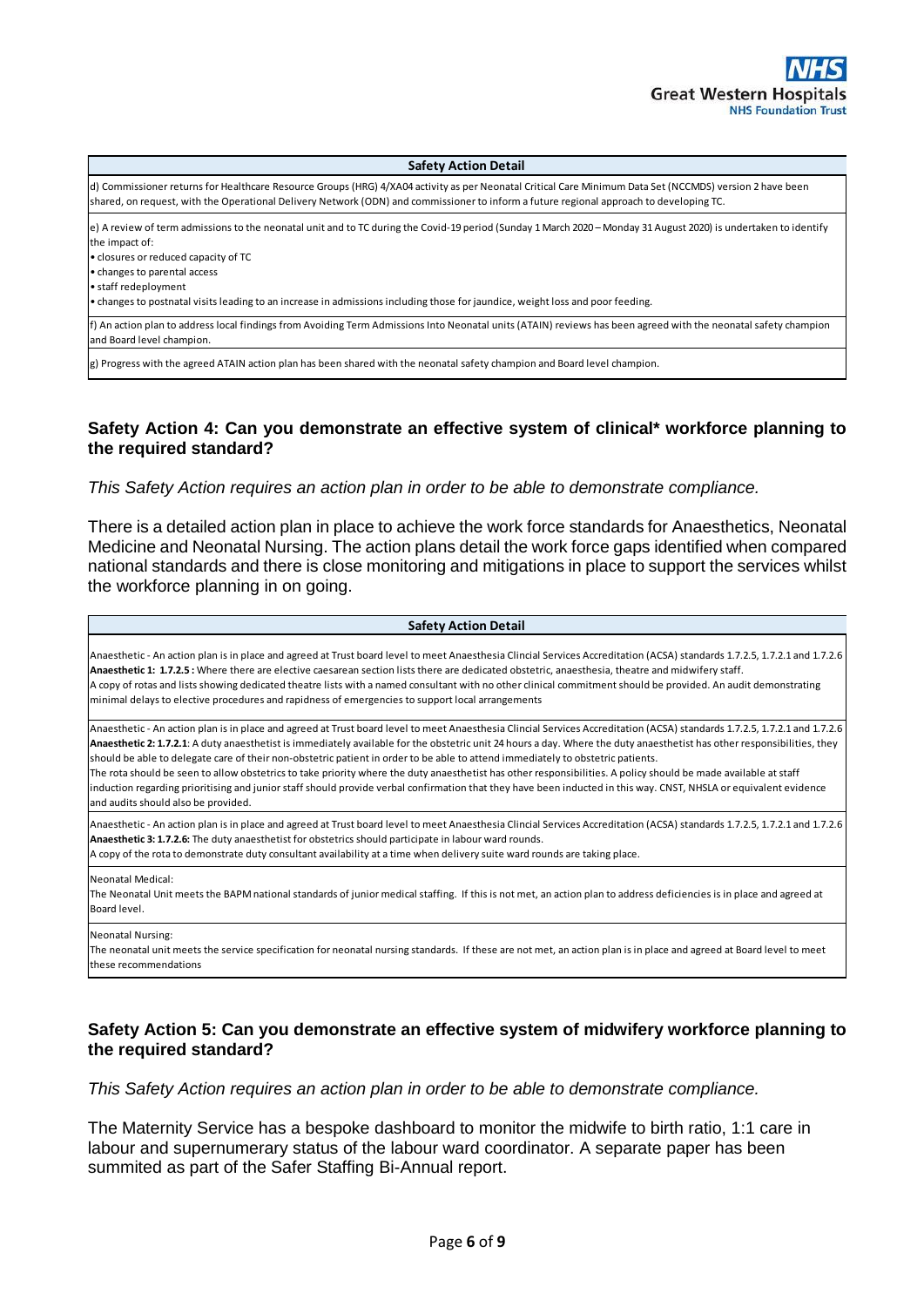The main areas to address are:

- Implementing BirthRate + recommendations (uplifting establishment by 9.8wte registered Midwives), the Trust is currently awaiting a decision in regard to national funding. There is a robust recruitment plan in place for Maternity Services.
- Ensuring the supervisory status of the Midwifery Coordinator and that women receive 1 to 1 care during labour. There has been significant steps forward to meet these standards but the Trust can not demonstrate 100% compliance for the requested time period.

There is an action plan in place to address these and there is careful on going monitoring and escalating of any immediate concerns.

#### **Safety Action Detail**

a) A systematic, evidence-based process to calculate midwifery staffing establishment is complete.

b) The midwifery coordinator in charge of labour ward must have supernumerary status; (defined as having no caseload of their own during their shift) to ensure there is an oversight of all birth activity within the service

c) All women in active labour receive one-to-one midwifery care

d) Submit a midwifery staffing oversight report that covers staffing/safety issues to the Board at least once a year, during the maternity incentive scheme year three reporting period (December 2019 - July 2021)

### **Safety Action 6: Can you demonstrate compliance with all five elements of the Saving Babies' Lives care bundle Version 2?**

*This Safety Action requires an action plan in order to be able to demonstrate compliance.*

The Saving Babies' Lives care bundle covers the following 5 elements of care that are considered as evidence-based and best practice to reduce still births and early neonatal deaths:

- Reducing smoking in Pregnancy
- Risk assessment and surveillance of pregnancies at risk of fetal growth restriction
- Raising awareness of reduced fetal movements
- Effective fetal monitoring during labour
- Reducing preterm birth
- $\bullet$

The element requiring an action plan to meet compliance is:

 Element 4: the percentage of staff who have successfully completed mandatory annual competency assessment on fetal monitoring in labour.

### **Safety Action Detail**

a) Trust Board level consideration of how its organisation is complying with the Saving Babies' Lives Care Bundle Version 2 (SBLCBv2), published in April 2019. NOTE: Full implementation of the SBLCBv2 is included in the 2019/20 standard contract

b) Each element of the SBLCBv2 should have been implemented. Trusts can implement an alternative intervention to deliver an element of the care bundle if it has been agreed with their commissioner (CCG). It is important that specific variations from the pathways described within SBLCBv2 are also agreed as acceptable clinical practice by their Clinical Network

c) The quaterly care bundle survey should be completed until the provider trust has fully implemented the SBLCBv2 including the data submission requirements. The corroborating evidence is the SBLCBv2 survey and MSDS data, availability of the depends on the COVId-19 status.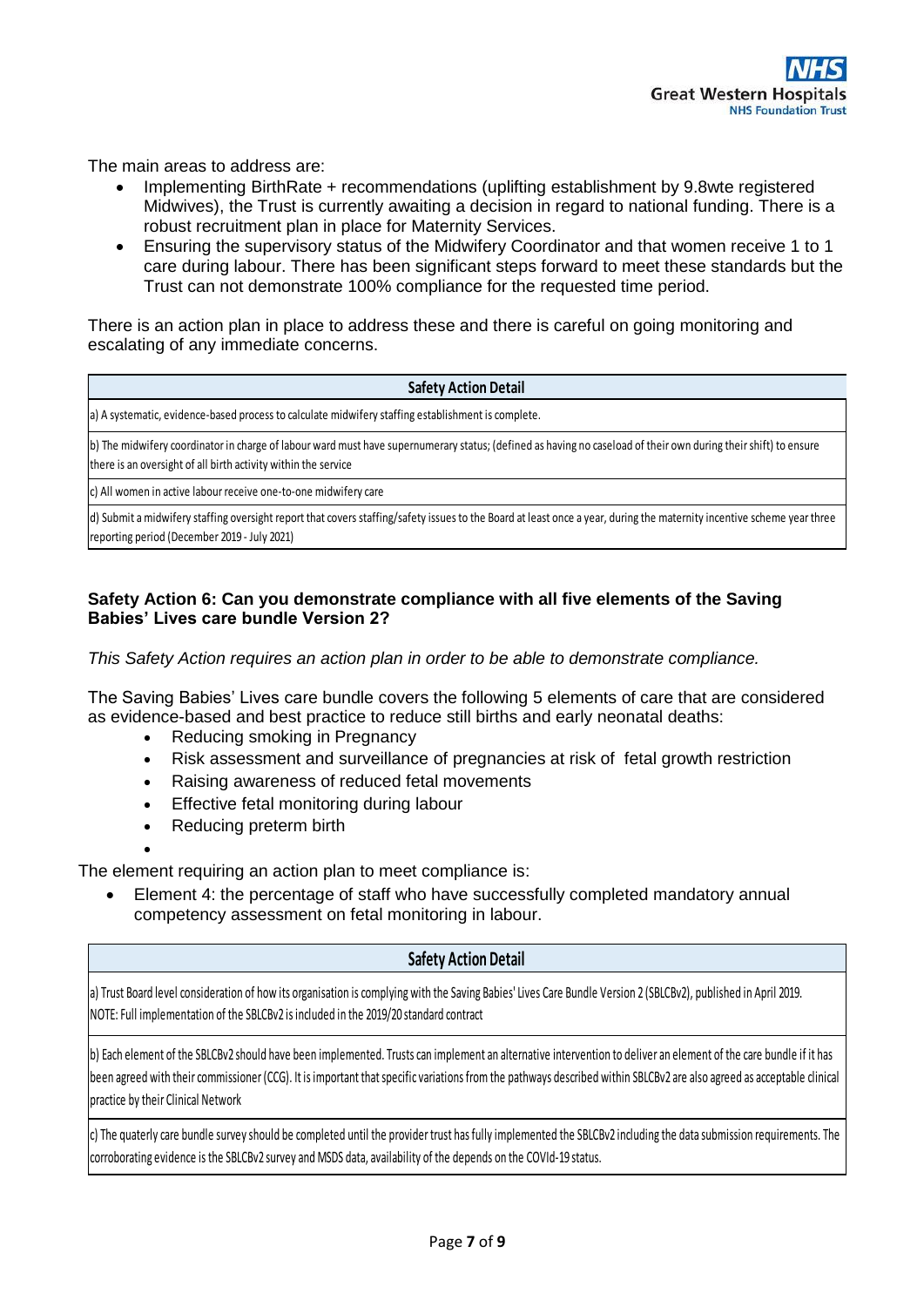### **Safety Action 7: Can you demonstrate that you have a mechanism for gathering service user feedback, and that you work with service users through your Maternity Voices Partnership to coproduce local maternity services?**

*Reporting full compliance with evidence uploaded.*

The Trust continues to work closely with the Maternity Voices Partnership to receive and act on feedback.

#### **Safety Action Detail**

1. Can you demonstrate that you have a mechanism for gathering service user feedback, and that you work with service users through your Maternity Voices Partnership to coproduce local maternity services?

### **Safety Action 8: Can you evidence that the maternity unit staff groups have attended an 'inhouse' multi-professional maternity emergencies training session since the launch of MIS year three in December 2019?**

*Reporting full compliance with evidence uploaded.* 

There is a robust mechanism in place for monitoring training compliance and the service currently has over 90% compliance for PROMPT training (multi disciplinary skills and drills training).

# **Safety Action Detail**

a) Covid-19 specific e-learning training has been made available to the multi-professional team members?

b) Team required to be involved in immediate resuscitation of the newborn and management of the deteriorating new born infant have attended your in-house

neonatal resuscitation training or Newborn Life Support (NLS) course since the launch of MIS year three in December 2019?

c) There is a commitment by the trust board to facilitate multi-professional training sessions, including fetal monitoring training once when this is permitted.

### **Safety Action 9: Can you demonstrate that the trust safety champions (obstetrician, midwifery and neonatal) are meeting bimonthly with Board level champions to escalate locally identified issues?**

*This Safety Action requires an action plan in order to be able to demonstrate compliance and there is a lack of historical evidence associated with the Maternity Safety Champion.* 

There is an action plan in place to meet the standard for Continuity of Carer ie 35% of pregnant women placed on a continuity of carer pathway by March 2020, targeting Black, Asian and Ethic Minorities and areas of deprivation. The service currently has 2 continuity of carer teams which started in April 2021 (12%).

To be able to meet the evidence for Board Safety Champions requires robust evidence that the Board Maternity Safety Champion attended Monthly feedback sessions with staff in January 2020 and February 2020 and again every other month from no later than 30 November 2020. They were also required to attend a minimum of two engagement events such as Patient Safety Network meetings, MatNeoSIP webinars and/or the annual national learning event held in March 2020 by 30